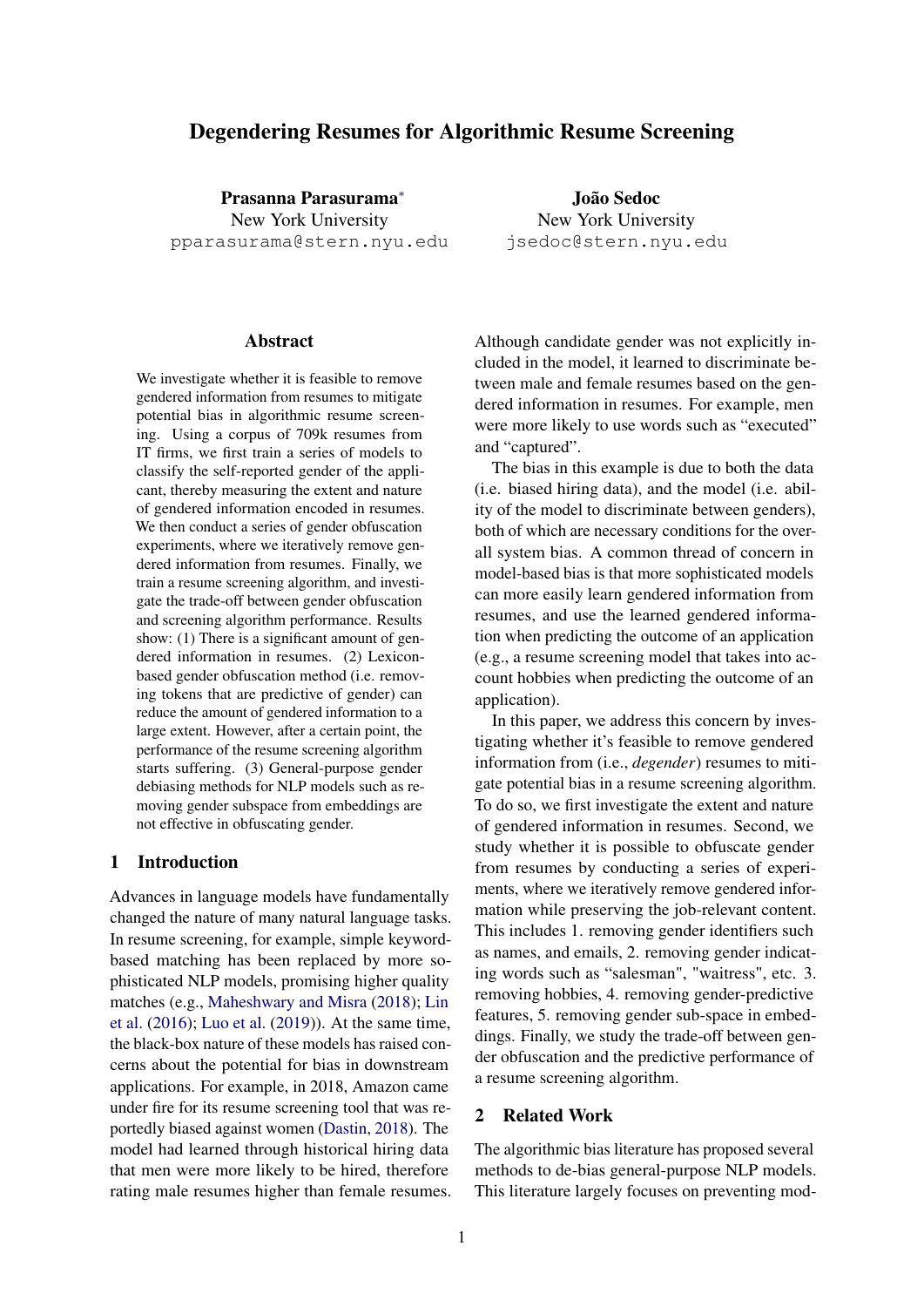els from inheriting existing societal bias and stereotypes from the training corpus – for example, word embedding models inherit occupational stereotypes and associate "computer programmer" with "man", and "homemaker" with "woman" (Bolukbasi et al., 2016). The de-biasing methods used in this literature can be classified into two broad categories: (1) de-biasing or altering the dataset used to train the model and (2) de-biasing or altering the learning algorithm (See Sun et al. (2019) for a review). Data-based de-biasing methods include, for example, obfuscating or swapping gender in the training data (Zhao et al., 2018a), removing gender subspace in embedding models (Bolukbasi et al., 2016) (See also Gonen and Goldberg (2019) for the shortcomings of this approach), etc. Training-based methods include, for example, putting constraints on the learning algorithm, adversarial learning, etc. (e.g., Zhao et al. (2018b); Zhou and Bansal (2020)). Our proposed de-biasing method in this paper belongs to the first category.

These general-purpose de-biased models address a specific aspect of bias, namely bias reflecting societal bias and stereotypes. This can be helpful in de-biasing resume screening algorithms in some cases. For example, research has shown that gendered wordings exist in job postings (Gaucher et al., 2011; Böhm et al., 2020). If a resume screening algorithm matches resumes to job descriptions using embeddings of the documents based on document similarity, male resumes may be more likely to be matched to job descriptions with masculine language. Here, using a debiased word embedding model may be helpful in de-biasing the screening algorithm. At the same time, there is another type of bias that is relevant in the resume screening context, namely hiring bias in training data, where existing general-purpose de-biased models will likely not be helpful. For example, if the training data contains screening decisions from a gender-biased recruiter, the screening algorithm will learn to use job-irrelevant proxies of gender such as hobbies, style of writing, etc. In this case, de-biasing entails preventing the screening algorithm from using job-irrelevant proxies of gender. Deshpande et al. (2020) use a similar approach in a resume-filtering setting where they down-weight tf-idf scores of features that correlate with nationality.

Finally, a separate set of methods from the algorithmic fairness literature side-step the problem of de-biasing the model completely, but put constraints on the outcomes/decisions of the model to ensure that they are fair based on some fairness criteria (Mitchell et al., 2021). For example, fairnessaware ranking used in LinkedIn Recruiter ensures that the list of candidates returned by a search query has a certain gender distribution (Geyik et al., 2019).

# 3 Data and Methods

The primary dataset is a corpus of applicant resumes from 8 IT firms based in the U.S. These IT firms are clients of an HR analytics firm, which provided us with the aggregated Applicant Tracking System (ATS) data as part of a research partnership. Along with the resume text, we have the applicant's name, gender, years of experience, degree<sup>1</sup>, field of study<sup>2</sup>, the job posting to which they applied, and the outcome of the application (i.e. whether the applicant received a callback).

#### 3.1 Vector Representations of Resumes

In addition to applicant attributes mentioned above, we also extract the skills, competencies, job titles, and job-relevant keywords from the resume using a skills and job titles dictionary<sup>3</sup>, and create a dense vector representation of each resume based on these keywords. To do so, we first train a Word2Vec model on resumes to learn a vector representation for all tokens (Mikolov et al., 2013). We then parse the body of the resume into tokens and filter for skills, competencies, job titles, and job-relevant keywords using the dictionary. Finally, we take the average vector representations of the filtered keywords to get one representation for each resume document -– the resulting vector is an embedding of the resume in a skills vector space (See Figure 1).

#### 3.2 Matched Sample of Resumes

Occupations vary by gender, so occupational characteristics (i.e. skills, past job experiences, education, etc), are an obvious source of gendered information that a classifier can easily learn. However, such information is less relevant in the context of resume screening applications since applicants applying to the same job are likely to have similar education, skills, and experience. So, to ensure that the classifier learns gendered features beyond occupational characteristics, we match our samples

<sup>&</sup>lt;sup>1</sup> Associate, Bachelors, Masters, Doctorate

<sup>&</sup>lt;sup>2</sup>Technical, Science, Business, Law, Other

<sup>&</sup>lt;sup>3</sup>This dictionary was created by aggregating all the skills and job titles using a secondary LinkedIn dataset.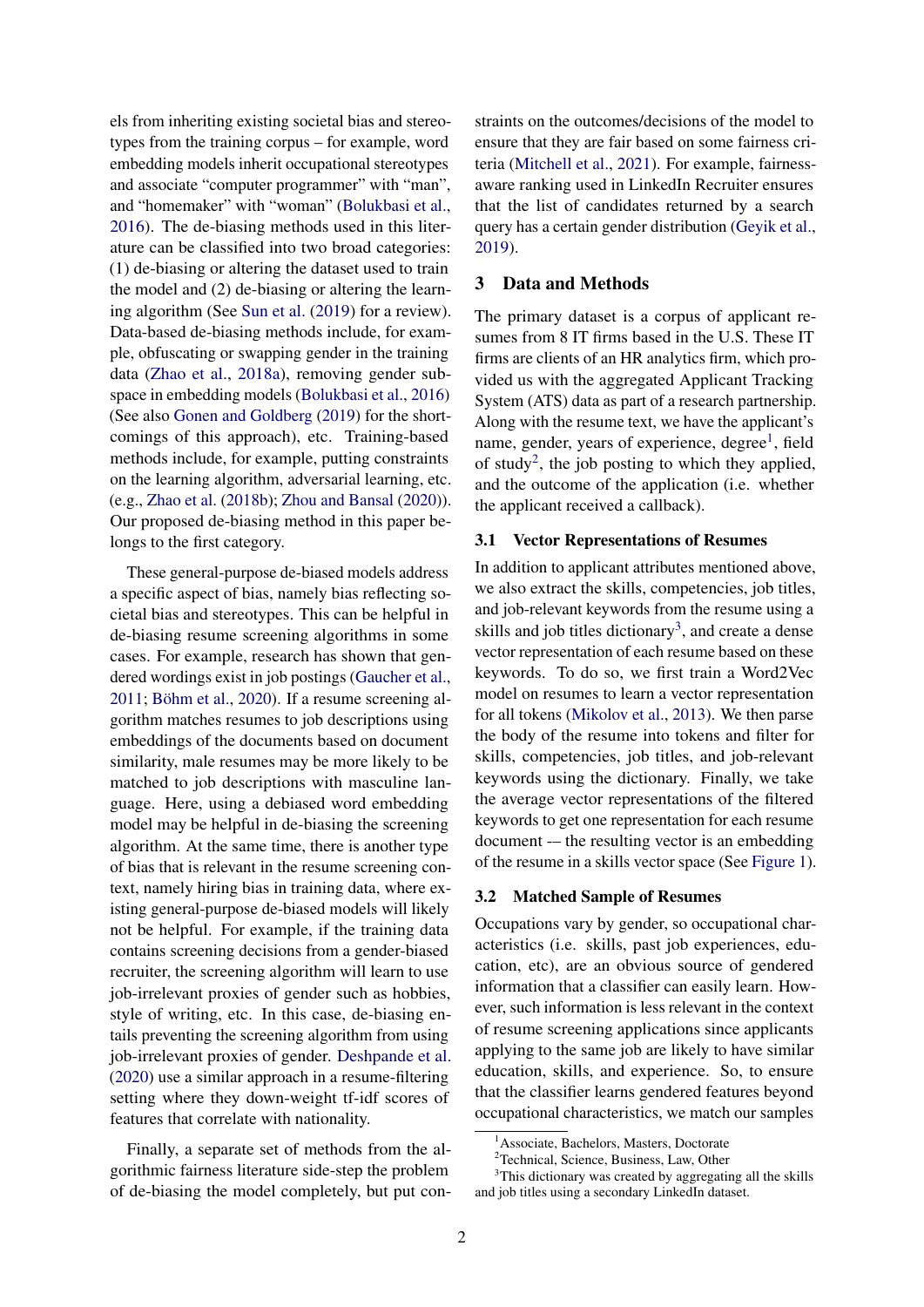

Figure 1: Illustration of Resume Vector Representation

so that male and female resumes are on average similar in observable occupational characteristics. Specifically, we perform 1-1 matching without replacement such that for each male resume, we find a female resume that is within 2 years of experience, has the same degree, field of study, and has a resume similarity score (i.e. cosine similarity of resume vector representations) of at least 0.7. If multiple female resumes match these criteria, we take the resume with the highest similarity score. This matching procedure yields 348k resumes (174k male, 174k female resumes).

### 3.3 Measuring Gendered Information in Resumes – Gender Classifier

We define gendered information as anything that is predictive of the applicant's gender. To measure the extent of gendered information, we take a predictive modeling approach, where we train a series of models on resumes to classify the gender of the applicant and measure the model's predictive power on a holdout test set.

We use three different sets of models for the classification task: (1) Tf-Idf+Logistic, (2) BigBird, (3) Word Embeddings+Logistic (See Appendix A for model specifications and hyper-parameter tuning). We begin with a bag-of-words baseline using a Tf-Idf+Logistic model. This model is expected to discriminate between genders based on lexical differences. As the main classifier, we use BigBird<sup>4</sup>, a state-of-the-art NLP model optimized for long documents (Zaheer et al., 2020). This model is expected to learn to discriminate based on more sophisticated features (e.g., semantic representation, contextual representation, etc.) BigBird uses a variant of the popular BERT-style transformer architecture and is optimized for long documents (Vaswani et al., 2017; Devlin et al., 2019). The classic BERT architecture uses a self-attention mechanism that scales quadratically with the number of tokens in the document. This makes using BERT for long documents such as resumes infeasible due to memory and computational footprint. Big-Bird overcomes this by using a sparse attention mechanism that scales linearly with the number of tokens in the document. Finally, to compare our results to existing gender de-biased models, we use Word Embedding+Logistic model using both off-the-shelf<sup>5</sup> word embeddings and genderdebiased word embeddings (Bolukbasi et al., 2016). For all of the above models, we use an 80/10/10 train/evaluation/test split.

# 3.4 Gender-Predictive Features – SHAP Values

To understand the gendered information learned by the classification model, we recover the most predictive features using SHAP values (Shapley Additive Explanations) (Lundberg and Lee, 2017). SHAP uses a "perturbation" approach to estimate how a perturbation in the feature space changes the prediction. For example, if we mask a particular token from a resume (e.g. "baseball") and it drastically changes the predicted probability of a given resume, then the token receives a high SHAP value for that particular prediction. In a different resume, removing the same token may not change the pre-

<sup>4</sup> https://github.com/google-research/bigbird

<sup>5</sup>https://code.google.com/archive/p/ word2vec/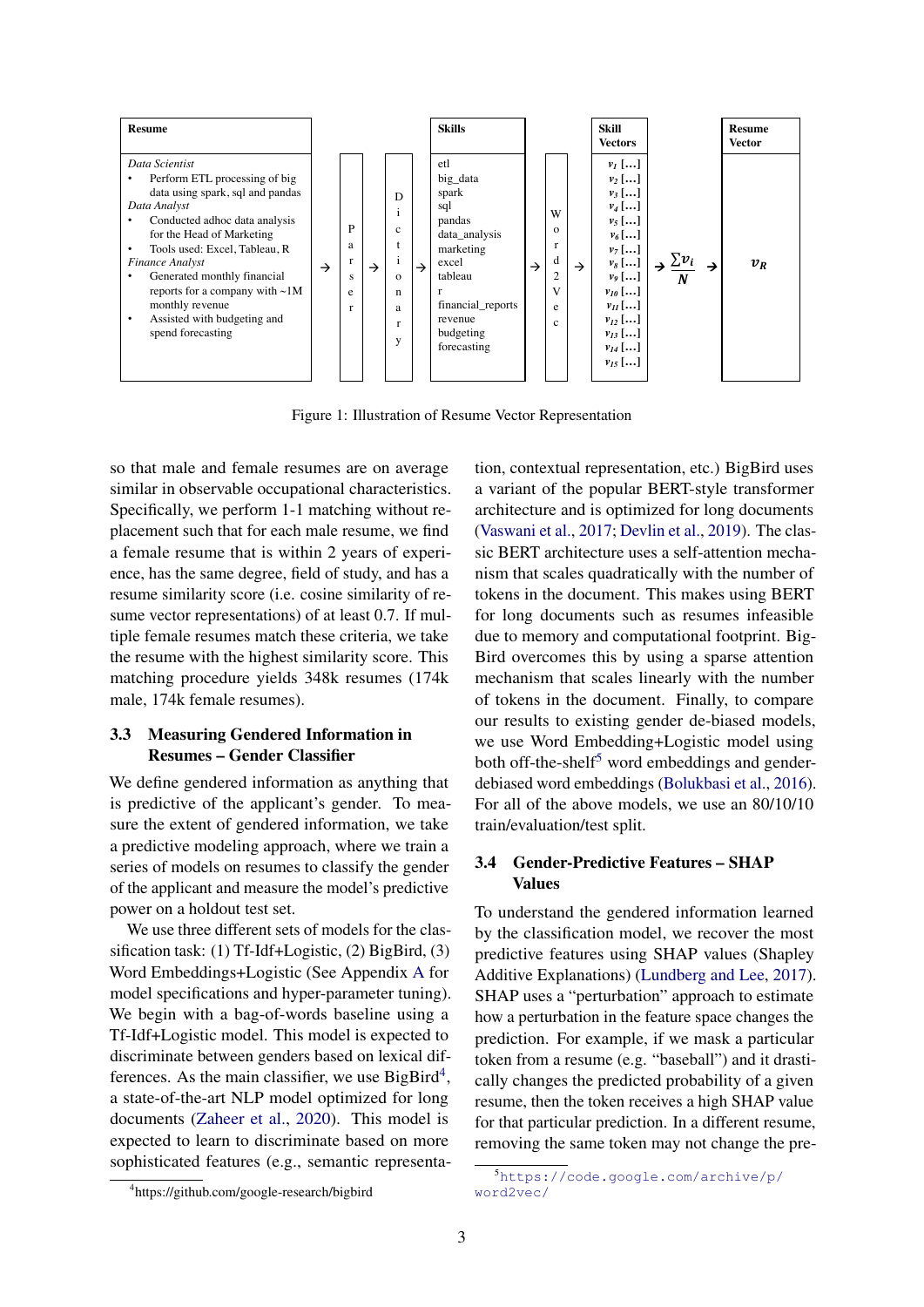dicted probability at all, in which case, the same token receives a SHAP value closer to zero. Although SHAP values provide explainability at the instance level (i.e. for a given token in a given resume), we can aggregate across instances (resumes) to get to model-level feature importance.

### 3.5 Obfuscating Gendered information

Once we understand the extent and nature of gendered information, we investigate whether it's possible to obfuscate gender from resumes while preserving job-relevant content. Keeping in mind the resume screening context, there is a tradeoff between obfuscating gendered information and obfuscating useful job-relevant information. For example, in resume screening, removing all content from resumes except for a handful of job-specific skills and keywords certainly removes gendered information, but at the cost of also removing useful information in the body of the resume. On the other hand, removing names from resumes obfuscates gender without much effect on task-relevant information. First, we remove names (both by string-matching applicant names, and via named entity recognition), emails, LinkedIn IDs, and other URLs from the resume, and replace the tokens with [DEL]. Second, we remove gender indicating words such as "salesman", "waitress", etc. (See Appendix B for the full list). Third, we remove hobbies from the resume using the Wikipedia dictionary of hobbies $6$ . Fourth, we iteratively remove the most predictive gender features (based on SHAP values) from the resume. Finally, to compare our methods to existing gender de-biased models, we compare gender debiased word embeddings to off-the-shelf word embeddings.

### 3.6 Trade-off Between Gender Obfuscation and Screening Algorithm Performance

As noted earlier, there is a trade-off between gender obfuscation and the performance of the screening algorithm. To understand this trade-off, we train a resume screening algorithm using BigBird, where the input to the model is resume text and job details, and the target is whether the applicant received a callback.

The outcome of an application depends on both the applicant characteristics and the job characteristics – i.e., it depends on the match between

the applicant and the job to which they applied. Therefore, the training data should contain both the characteristics of the applicant (resume) and the job (job description). One way to include both the resume characteristics and the job characteristics is to concatenate the resume text and job description text together and feed the concatenated text as a single document to the model. A drawback, however, is that job descriptions tend to be long and full of boilerplate language that does not contain any signal about the outcome of an application. So using the full job description increases the length of each document, which puts unnecessary memory and computational strain on training the model. To overcome this, we get the most important characteristics from the job (company name, job name, business unit, employment type, location, skills, and keywords), concatenate these characteristics with the resume text, and feed the concatenated text as a single document to the model. We get the job characteristics directly from the ATS. For skills and keywords, we use a dictionary of skills and job-relevant keywords (the same dictionary as described in the vector representation section). We then concatenate this text with the resume text to create a single document. The model parses this document into tokens, embeds each token into a vector representation, and creates a tensor representation (an n-dimensional matrix) for the document, which is then fed into a neural network.

# 4 Results

#### Gender Obfuscation Experiments

Table 1 reports the out-of-sample gender classification performance using Area Under the Receiver Operating Characteristic (AUROC) scores for a series of obfuscation experiments. AUROC ranges from 0.5 to 1, where 0.5 corresponds to random classification (i.e., no gendered information), and 1 corresponds to perfect classification (i.e., full gendered information). As a more conservative measure, we also calculate the within-job AUROC score, which measures the performance on the subset of applicants that applied to the same job posting. We calculate this score for each job posting separately and aggregate the scores across jobs by taking a weighted average based on the number of applicants in each job.

Gender classification performance decreases as we increasingly remove gendered information. Experiment (1) is the baseline with no matching and

<sup>6</sup>https://en.wikipedia.org/wiki/List\_ of\_hobbies. Accessed 9/28/2021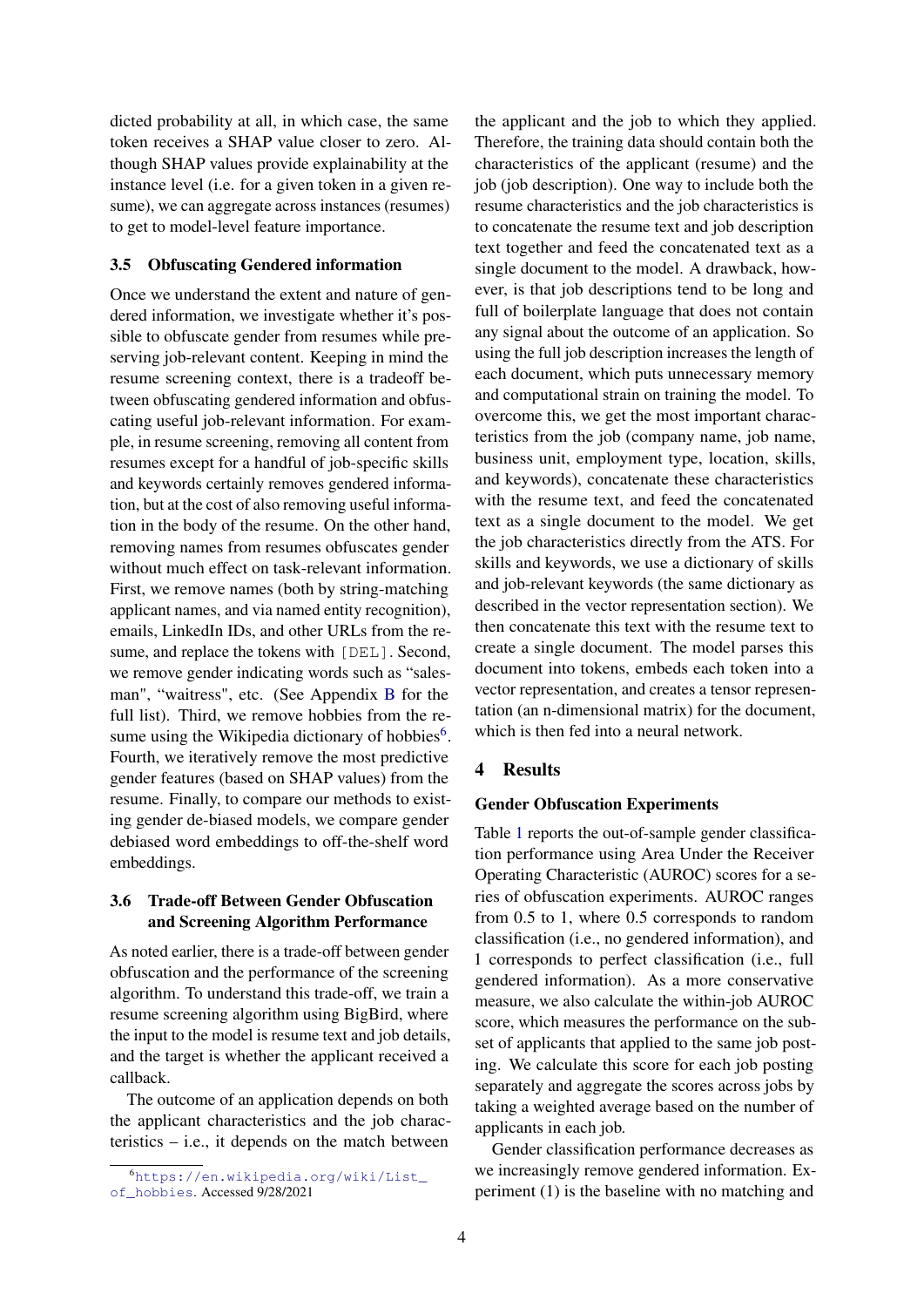|    | <b>Matched</b> |                                                     |                      |              | With-in Job  |
|----|----------------|-----------------------------------------------------|----------------------|--------------|--------------|
|    | Sample?        | <b>Obfuscation</b>                                  | Model                | <b>AUROC</b> | <b>AUROC</b> |
| 1  | N <sub>0</sub> | None                                                | $Tf-Idf + Logistic$  | 0.88         | 0.84         |
| 2  | Yes            | None                                                | $Tf-Idf + Logistic$  | 0.85         | 0.83         |
| 3  | Yes            | Names/IDs removed                                   | Tf-Idf + Logistic    | 0.78         | 0.76         |
| 4  | Yes            | Names/IDs, gender IW removed                        | Tf-Idf + Logistic    | 0.75         | 0.73         |
| 5  | Yes            | Names/IDs, gender IW, hobbies removed               | $Tf$ -Idf + Logistic | 0.75         | 0.72         |
| 6  | Yes            | Names/IDs, gender IW, hobbies removed               | BigBird              | 0.82         | 0.80         |
| 7  | Yes            | Names/IDs, gender IW, hobbies, top 100 ftrs removed | BigBird              | 0.81         | 0.80         |
| 8  | Yes            | Names/IDs, gender IW, hobbies, top 500 ftrs removed | BigBird              | 0.79         | 0.77         |
| 9  | Yes            | Names/IDs, gender IW, hobbies, top 1k ftrs removed  | BigBird              | 0.78         | 0.77         |
| 10 | Yes            | Names/IDs, gender IW, hobbies, top 2k ftrs removed  | BigBird              | 0.78         | 0.76         |
| 11 | Yes            | Names/IDs, gender IW, hobbies, top 5k ftrs removed  | BigBird              | 0.76         | 0.74         |
| 12 | Yes            | Names/IDs, gender IW, hobbies, top 10k ftrs removed | BigBird              | 0.72         | 0.71         |
| 13 | Yes            | Names/IDs, gender IW, hobbies, top 20k ftrs removed | BigBird              | 0.64         | 0.63         |
| 14 | Yes            | Names/IDs, gender IW, hobbies, top 30k ftrs removed | BigBird              | 0.60         | 0.57         |
| 15 | Yes            | Names/IDs, gender IW, hobbies, top 40k ftrs removed | BigBird              | 0.54         | 0.52         |
| 16 | Yes            | Names/IDs, gender IW, hobbies removed               | Word2Vec + Logistic  | 0.68         | 0.65         |
| 17 | Yes            | Names/IDs, gender IW, hobbies removed,              | Word2Vec + Logistic  | 0.67         | 0.64         |
|    |                | debiased Word2Vec                                   |                      |              |              |

Table 1: Gender Classification Performance on Hold-Out Test Set

no obfuscation, which achieves an AUROC of 0.88. Experiment (2) uses the matched sample, which reduces the AUROC to 0.85. Across (3)-(5), removing names, gender indicating words (IW), and hobbies further reduces AUROC to 0.75. Since experiments (1)-(5) use a bag-of-words Tf-Idf model, the discriminatory features are based on lexical differences between genders. In (6), we replace the Tf-Idf model with a transformer-based BigBird model, which can learn to discriminate on features beyond lexical differences including semantics, style of writing, etc. Indeed, AUROC increases from 0.75 to 0.8.

To investigate whether further gender obfuscation is possible, we iteratively remove the most predictive gender features (from 100 to 40k) based on Model 6's SHAP values. Experiments (7)-(15) report these obfuscation steps, where, as expected, the performance of gender classification decreases approaching AUROC=0.5 (random classification). Note that in experiments (7)-(15), we do not retrain the model each time. Rather, we remove features in the hold-out test set and evaluate using the model from experiment 6.

Finally, to compare the level of gender obfuscation achieved by existing gender de-biased models, we use gender-debiased word embeddings in experiment (17) (Bolukbasi et al., 2016) and compare it to an off-the-shelf word embedding model on which the de-biased model is based in experiment (16). The de-biased model only reduces the AU-ROC by a small amount  $(0.67 \text{ vs. } 0.68)$ .

# 4.1 Trade-off Between Gender Obfuscation and Screening Performance

To understand the trade-off between gender obfuscation and screening performance, we evaluate the gender-obfuscated hold-out test sets (corresponding to experiments  $(7) - (15)$  using the gender classification model and the screening model. In Figure 2, the left-most point corresponds to the dataset with 100 most predictive gender features removed, and the right-most point corresponds to the dataset with 40,000 most predictive gender features removed.



Figure 2: Trade-off Between Gender Obfuscation and Screening Performance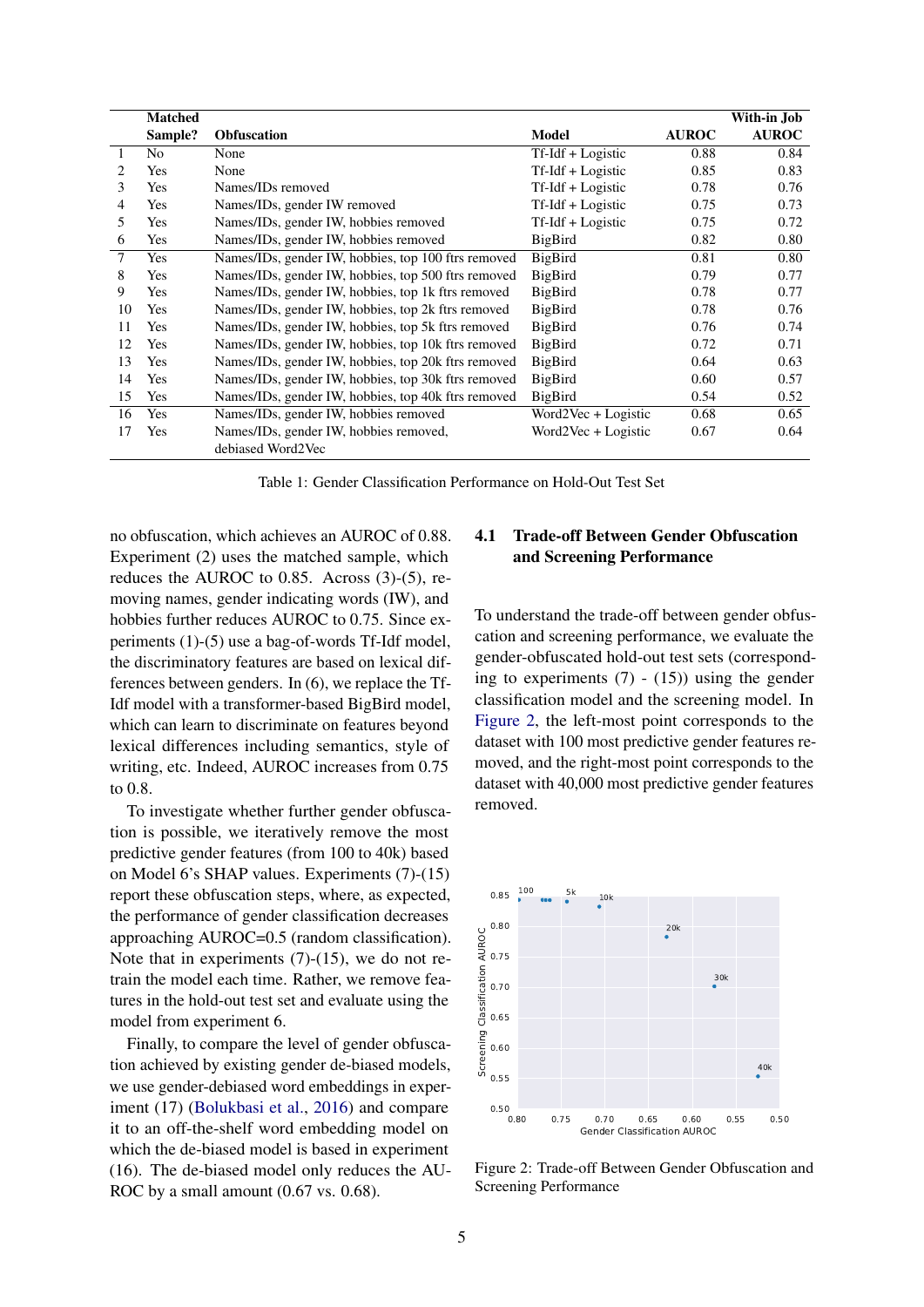|              | All         |              | Verb       |              | Adj           |                | Adv          |                 |
|--------------|-------------|--------------|------------|--------------|---------------|----------------|--------------|-----------------|
|              | Male        | Female       | Male       | Female       | Male          | Female         | Male         | Female          |
| $\mathbf{1}$ | eagle       | hopper       | married    | greeted      | intramural    | secretarial    | safely       | early           |
| 2            | lgbt        | grace        | tasked     | piloted      | amateur       | tumblr         | personally   | visually        |
| 3            | jr          | ballet       | inspected  | volunteered  | mechanical    | classical      | nearly       | diligently      |
| 4            | scout       | actress      | said       | ordered      | myriad        | pediatric      | routinely    | collaboratively |
| 5            | intramural  | gamma        | prospected | organized    | apt           | minor          | potentially  | independently   |
| 6            | forklift    | wellesley    | founded    | booked       | athletic      | elementary     | occasionally | functionally    |
| 7            | psi         | mom          | voted      | planned      | comic         | nutritional    | virtually    | closely         |
| 8            | fantasy     | receptionist | ranged     | brainstormed | numerous      | punctual       | physically   | culturally      |
| 9            | chi         | pinterest    | competed   | studied      | multivariable | $google+$      | eventually   | promptly        |
| 10           | tau         | skincare     | averaged   | experimented | excess        | scholastic     | collectively | seamlessly      |
| 11           | brother     | omega        | overhauled | exhibited    | proud         | secret         | generally    | carefully       |
| 12           | di          | lover        | positioned | confirmed    | recreational  | tiny           | originally   | externally      |
| 13           | musician    | childhood    | lowered    | arranged     | ll.m          | millennial     | ultimately   | verbally        |
| 14           | epsilon     | lady         | serviced   | inspired     | solar         | flawless       | typically    | monthly         |
| 15           | sergeant    | padding      | raised     | checked      | discrete      | sick           | primarily    | smoothly        |
| 16           | his         | secretarial  | shadowed   | mailed       | armed         | administrative | aggressively | extremely       |
| 17           | married     | summa        | saved      | scanned      | political     | facial         | additionally | appropriately   |
| 18           | songwriter  | zeta         | surpassed  | catered      | stony         | italian        | greatly      | accordingly     |
| 19           | cars        | animals      | comprised  | learnt       | more than 200 | excited        | technically  | clearly         |
| 20           | screenplays | preschool    | staged     | invited      | notable       | beautiful      | annually     | timely          |

Table 2: Most Predictive Features for BigBird Gender Classification Model (Model 6)

### 5 Conclusion

There are two important takeaways from these results. First, there is a significant amount of gendered information in resumes. Even after removing names, gender-indicating words and hobbies, a simple Tf-Idf model can learn to differentiate between genders reasonably well (AUC=0.75 in Tf-Idf, AUC=0.82 in BigBird). Second, lexiconbased gender obfuscation method can reduce the amount of gendered information to a certain extent before the performance of the screening algorithm starts suffering. We can reduce the amount of gendered information up to AUC=0.7 without any loss of performance in the screening model. Third, general-purpose gender debiasing methods for NLP models such as removing gender subspace from embeddings are not effective in obfuscating gender.

Within the algorithmic hiring context, these results imply that even a simple resume screening algorithm will learn to differentiate between genders in "anonymized" resumes using gender proxies, and propagate any bias in the training data downstream. Many such algorithms are now being commercialized by HR software firms<sup>7</sup>, with little information about how such algorithms deal with potential bias in the training data (Raghavan et al., 2020). Eightfold.ai, a prominent AI talent search software provider, for example, claims that their

"AI can help achieve diversity goals by anonymizing people in the hiring process". But, as we have shown, merely taking out names from resumes does not anonymize them from algorithms.

Second, while lexicon-based gender obfuscation method can reduce the amount of gendered information, it is impossible completely hide gender from a screening algorithm without significant costs to the screening performance. In our experiments, experiment (11) achieves perfect gender obfuscation but renders the screening model useless. This calls for active considerations of fairness in algorithmic design such as employing fairness constraints that explicitly take into account gender (Dwork et al., 2012; Geyik et al., 2019; Zehlike et al., 2017). It is important to note that debiasing methods and fairness constraints are not mutually exclusive. One does not render the other moot – it can be desirable to have a screening algorithm that does not use gender-predictive features *and* that has fairness constraints based on outcomes.

<sup>&</sup>lt;sup>7</sup>For example, Eightfold.ai, Findem.ai, Seekout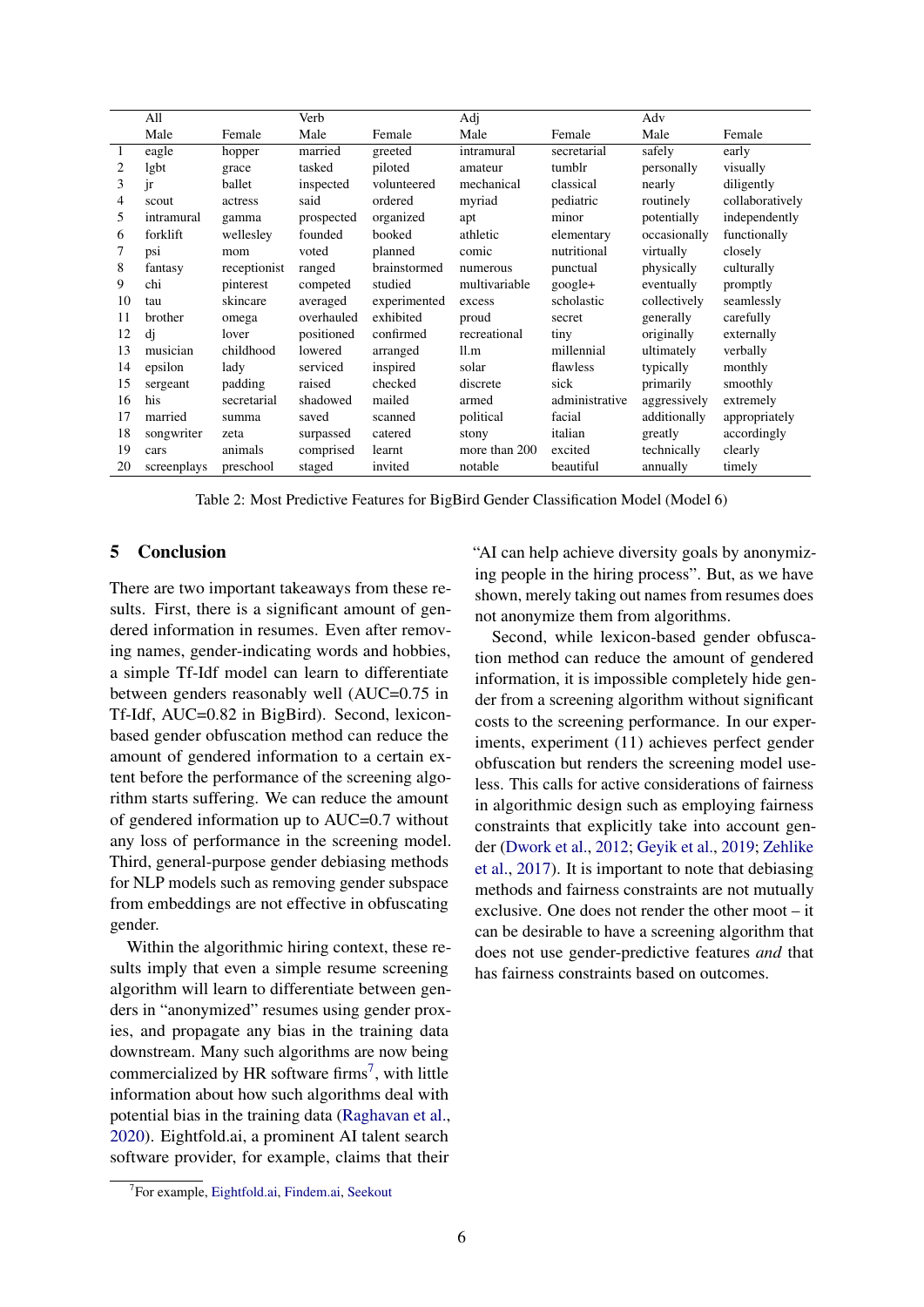#### References

- Stephan Böhm, Olena Linnyk, Jens Kohl, Tim Weber, Ingolf Teetz, Katarzyna Bandurka, and Martin Kersting. 2020. Analysing Gender Bias in IT Job Postings: A Pre-Study Based on Samples from the German Job Market. In *Proceedings of the 2020 on Computers and People Research Conference*, SIGMIS-CPR'20, pages 72–80, New York, NY, USA. Association for Computing Machinery.
- Tolga Bolukbasi, Kai-Wei Chang, James Y Zou, Venkatesh Saligrama, and Adam T Kalai. 2016. Man is to Computer Programmer as Woman is to Homemaker? Debiasing Word Embeddings. page 9.
- Jeffrey Dastin. 2018. Amazon scraps secret AI recruiting tool that showed bias against women. *Reuters*.
- Ketki V. Deshpande, Shimei Pan, and James R. Foulds. 2020. Mitigating Demographic Bias in AI-based Resume Filtering. In *Adjunct Publication of the 28th ACM Conference on User Modeling, Adaptation and Personalization*, UMAP '20 Adjunct, pages 268–275, New York, NY, USA. Association for Computing Machinery.
- Jacob Devlin, Ming-Wei Chang, Kenton Lee, and Kristina Toutanova. 2019. BERT: Pre-training of Deep Bidirectional Transformers for Language Understanding. *arXiv:1810.04805 [cs]*.
- Cynthia Dwork, Moritz Hardt, Toniann Pitassi, Omer Reingold, and Richard Zemel. 2012. Fairness through awareness. In *Proceedings of the 3rd Innovations in Theoretical Computer Science Conference*, ITCS '12, pages 214–226, New York, NY, USA. Association for Computing Machinery.
- Danielle Gaucher, Justin Friesen, and Aaron C. Kay. 2011. Evidence that gendered wording in job advertisements exists and sustains gender inequality. *Journal of Personality and Social Psychology*, 101(1):109.
- Sahin Cem Geyik, Stuart Ambler, and Krishnaram Kenthapadi. 2019. Fairness-Aware Ranking in Search & Recommendation Systems with Application to LinkedIn Talent Search. *arXiv:1905.01989 [cs]*.
- Hila Gonen and Yoav Goldberg. 2019. Lipstick on a Pig: Debiasing Methods Cover up Systematic Gender Biases in Word Embeddings But do not Remove Them. *arXiv:1903.03862 [cs]*.
- Yiou Lin, Hang Lei, Prince Clement Addo, and Xiaoyu Li. 2016. Machine Learned Resume-Job Matching Solution. *arXiv:1607.07657 [cs]*.
- Scott Lundberg and Su-In Lee. 2017. A Unified Approach to Interpreting Model Predictions. *arXiv:1705.07874 [cs, stat]*.
- Yong Luo, Huaizheng Zhang, Yonggang Wen, and Xinwen Zhang. 2019. ResumeGAN: An Optimized

Deep Representation Learning Framework for Talent-Job Fit via Adversarial Learning. In *Proceedings of the 28th ACM International Conference on Information and Knowledge Management*, CIKM '19, pages 1101–1110, New York, NY, USA. Association for Computing Machinery.

- Saket Maheshwary and Hemant Misra. 2018. Matching Resumes to Jobs via Deep Siamese Network. In *Companion Proceedings of the The Web Conference 2018*, WWW '18, pages 87–88, Republic and Canton of Geneva, CHE. International World Wide Web Conferences Steering Committee.
- Tomas Mikolov, Ilya Sutskever, Kai Chen, Greg S Corrado, and Jeff Dean. 2013. Distributed Representations of Words and Phrases and their Compositionality. In C. J. C. Burges, L. Bottou, M. Welling, Z. Ghahramani, and K. Q. Weinberger, editors, *Advances in Neural Information Processing Systems 26*, pages 3111–3119. Curran Associates, Inc.
- Shira Mitchell, Eric Potash, Solon Barocas, Alexander D'Amour, and Kristian Lum. 2021. Algorithmic Fairness: Choices, Assumptions, and Definitions. *Annual Review of Statistics and Its Application*, 8(1):141–163.
- Manish Raghavan, Solon Barocas, Jon Kleinberg, and Karen Levy. 2020. Mitigating bias in algorithmic hiring: Evaluating claims and practices. In *Proceedings of the 2020 Conference on Fairness, Accountability, and Transparency*, FAT\* '20, pages 469–481, New York, NY, USA. Association for Computing Machinery.
- Tony Sun, Andrew Gaut, Shirlyn Tang, Yuxin Huang, Mai ElSherief, Jieyu Zhao, Diba Mirza, Elizabeth Belding, Kai-Wei Chang, and William Yang Wang. 2019. Mitigating Gender Bias in Natural Language Processing: Literature Review. *arXiv:1906.08976 [cs]*.
- Ashish Vaswani, Noam Shazeer, Niki Parmar, Jakob Uszkoreit, Llion Jones, Aidan N Gomez, Łukasz Kaiser, and Illia Polosukhin. 2017. Attention is All you Need. In *Advances in Neural Information Processing Systems*, volume 30, pages 5998–6008. Curran Associates, Inc.
- Manzil Zaheer, Guru Prashanth Guruganesh, Avi Dubey, Joshua Ainslie, Chris Alberti, Santiago Ontanon, Philip Minh Pham, Anirudh Ravula, Qifan Wang, Li Yang, and Amr Mahmoud El Houssieny Ahmed. 2020. Big Bird: Transformers for Longer Sequences.
- Meike Zehlike, Francesco Bonchi, Carlos Castillo, Sara Hajian, Mohamed Megahed, and Ricardo Baeza-Yates. 2017. FA\*IR: A Fair Top-k Ranking Algorithm. *Proceedings of the 2017 ACM on Conference on Information and Knowledge Management - CIKM '17*, pages 1569–1578.
- Jieyu Zhao, Tianlu Wang, Mark Yatskar, Vicente Ordonez, and Kai-Wei Chang. 2018a. Gender Bias in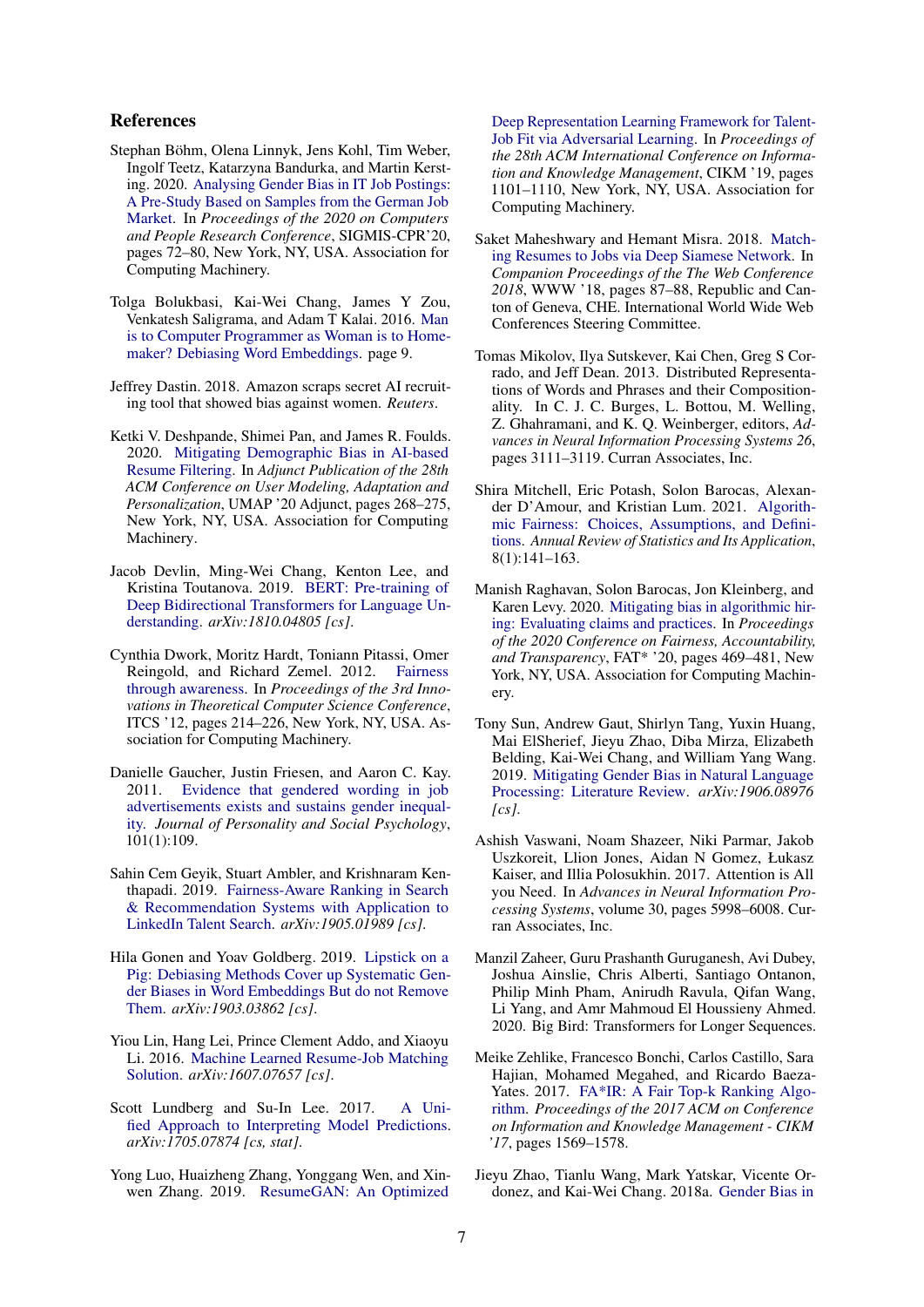Coreference Resolution: Evaluation and Debiasing Methods. *arXiv:1804.06876 [cs]*.

- Jieyu Zhao, Yichao Zhou, Zeyu Li, Wei Wang, and Kai-Wei Chang. 2018b. Learning Gender-Neutral Word Embeddings. *arXiv:1809.01496 [cs, stat]*.
- Xiang Zhou and Mohit Bansal. 2020. Towards Robustifying NLI Models Against Lexical Dataset Biases. *arXiv:2005.04732 [cs]*.